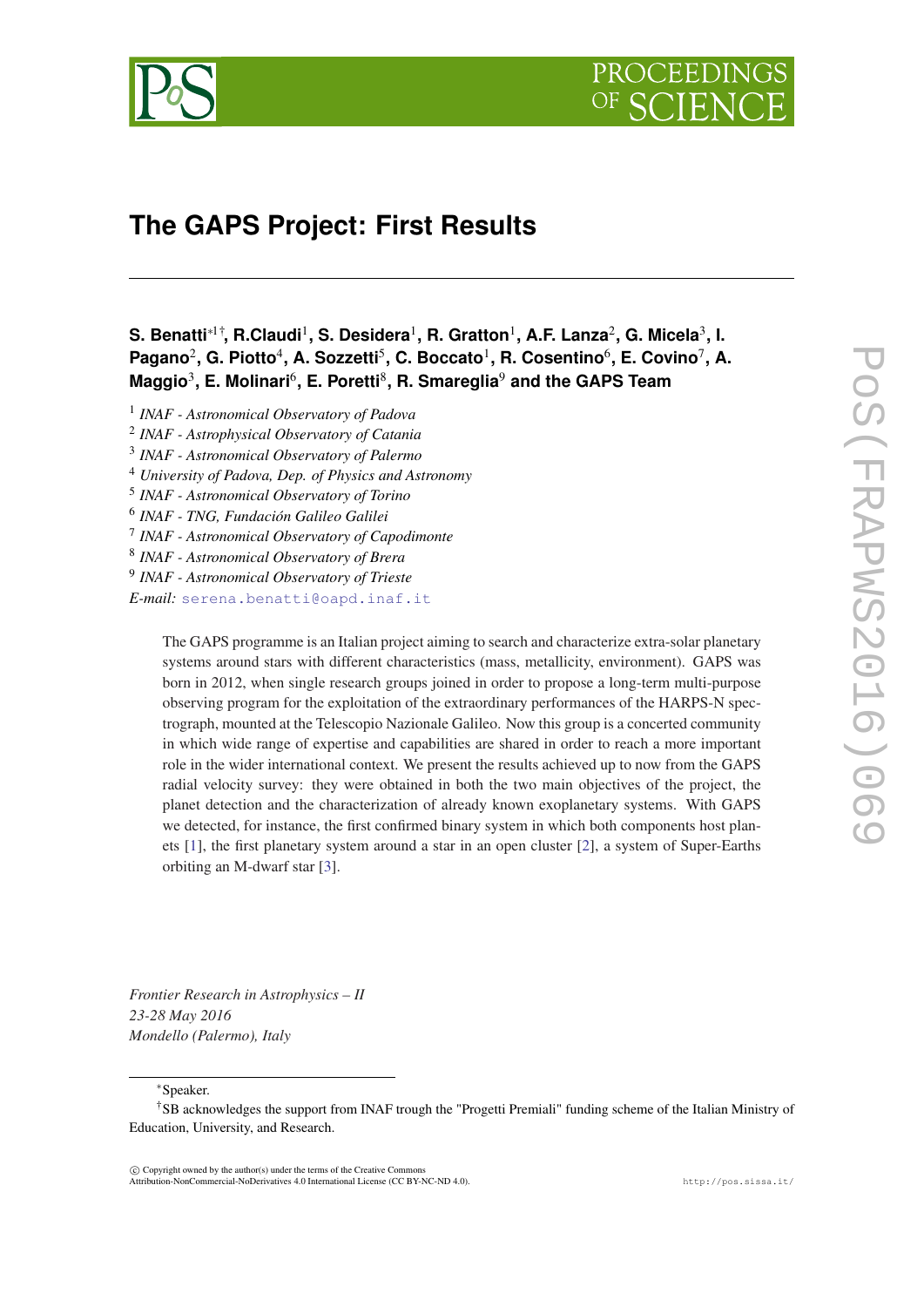## 1. Introduction

Since 2012, after the installation of the high resolution echelle spectrograph HARPS-N [\[4\]](#page-8-0), the Italian telescope TNG (La Palma, Canary Islands) became one of the key facilities for the study of the extrasolar planets. The opportunity to exploit the great capabilities of this instrument encouraged a large fraction of Italian scientists working in the exoplanets field to set-up a collaboration and to propose a long-term observing program with specific themes and objectives. The "Global Architecture of Planetary Systems" (GAPS) Project is the result of this collaboration. It gathers more than 60 astronomers from several institutes of the Italian National Institute for Astrophysics (INAF) and Italian Universities (Padova, Torino and Milano). A technical and scientific support is also provided by a few collaborators from European and American Institutions.

The main purpose of GAPS is the study and the characterization of the architectural properties of planetary systems through the radial velocity technique, by analyzing the distributions of planetary parameters and their correlations with those of the host star. The opportunity to extend our knowledge of the planetary systems will help to understand the most debated aspects of the exoplanet research, such as their formation and evolution.

#### 1.1 Scientific scenario

The results of the NASA-Kepler mission show that our Solar System is not a model for other exoplanetary systems, but a large variety of planetary sizes and systems architectures actually exists ([[5](#page-8-0)], [[6](#page-8-0)], [[7\]](#page-8-0)). In particular, low-mass planets (in the range between Super-Earths and Neptunes) appear to be ubiquitous and are generally found in multiple systems, tightly packed close to their central star [[8](#page-8-0)]. The improvements in the technological capabilities, together with the complementarity of the techniques, played a crucial role in the discovery of such a diversity, allowing to push the detection limits toward planets with lower masses and wider orbits. In this framework the radial velocity (RV) technique, which measures the reflex motion of the star induced by a planet, has provided a large number of discoveries and represents an essential tool for the follow-up of transit candidates.

The radial velocity of the star orbiting the barycenter of the planet - star system changes as a function of time with a period equal to the orbital period of the planet, *P*, and a semiamplitude, *K*, defined as follows:

$$
K = \left(\frac{2\pi G}{P}\right)^{1/3} \frac{M_{\rm p}\sin i}{(M_{\rm p} + M_{\star})^{2/3}} \frac{1}{(1 - e^2)^{1/2}}
$$

 $M_p$  being the planetary mass (since the real mass depends on the unknown inclination, *i*, of the orbit, the RV technique only provides a value for the minimum mass),  $M_{\star}$  the stellar mass and *e* the orbital eccentricity of the planet. This method is more sensitive to high planetary mass and short orbital period: a Jupiter-like planet orbiting at 1 AU from its host star produces a RV semiamplitude of about 30 m s<sup>-1</sup>, while an Earth-like planet at the same distance induces a RV modulation of only 9 cm s<sup>-1</sup>. The detection of multiple systems with low-mass components requires a particular observational effort (∼ 100 RV epochs) in order to separate the single signals. Moreover, the RV modulation due to the contribution of the stellar activity can mimic the presence of a planetary companion, hampering the interpretation of the time series.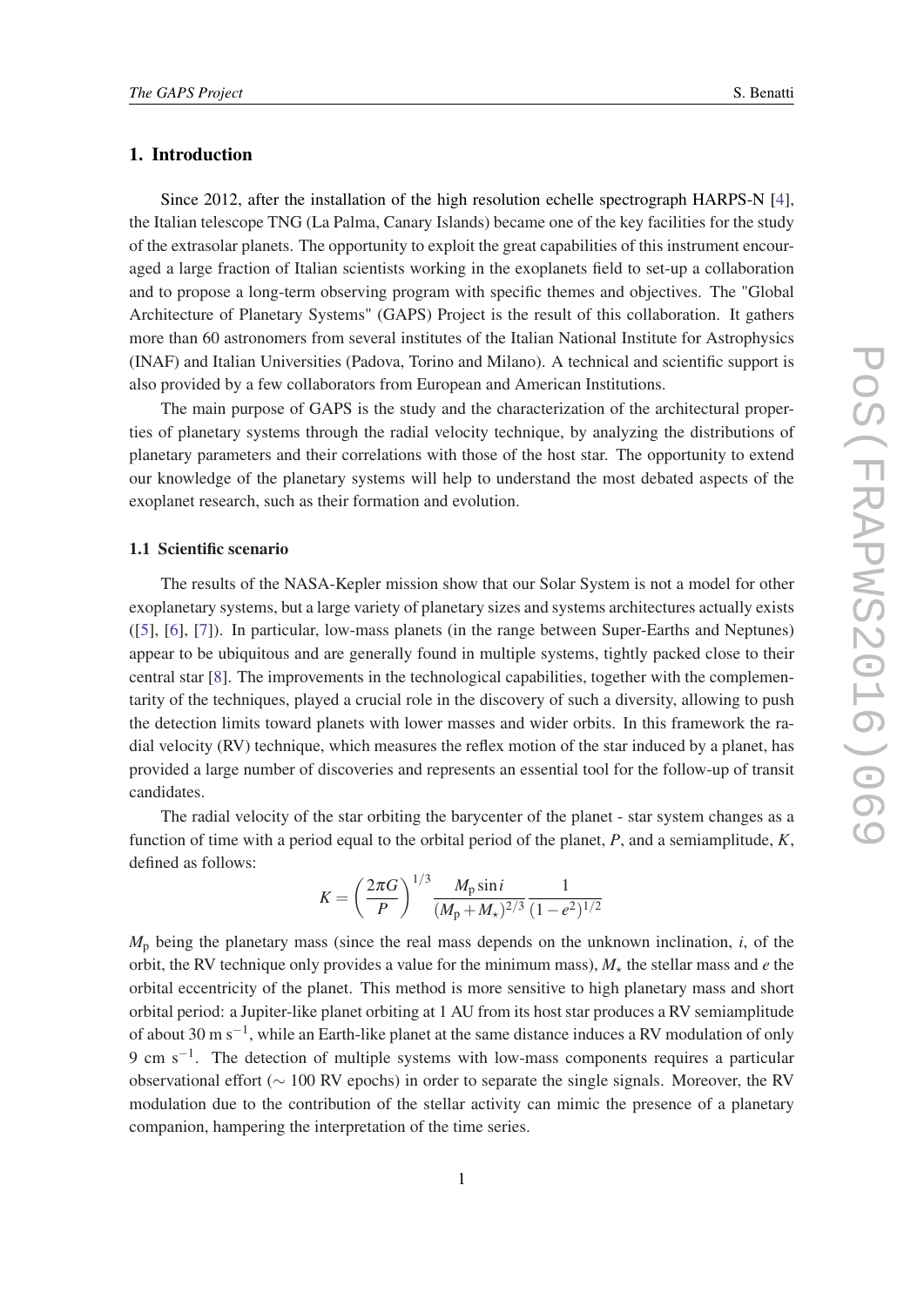An accurate observing strategy, focused on an intensive monitoring, the adoption of new sophisticated techniques for proper treatment and mitigation of activity-induced signals, and the use of high resolution spectrographs are the key points to successfully detect and confirm the presence of low mass planetary companions in a multi-planet system.

## 2. The contribution of GAPS

The GAPS observing programme started in September 2012. Since then ∼ 2500 observing hours were allocated and about 7000 spectra have been collected for the targets of our sample (∼ 300 stars). For 16 interesting objects we have obtained 90 or more RV data points. The GAPS observations are performed with HARPS-N, the twin instrument in the northern hemisphere of HARPS at the 3.6m ESO-La Silla telescope. These two spectrographs are fiber-fed and work in the the visible range (400-600 nm) with a resolution of 114,000. They represent the state of the art for the measure of high precision radial velocities: thanks to the simultaneous calibration technique [[9](#page-8-0)] and the extreme instrumental stability, ensured by a series of control systems, they can reach a RV accuracy better than 1 m s<sup>-1</sup>. In the framework of the GAPS project, HARPS-N spectra are also supported by a coordinated photometric monitoring, in particular for M dwarf stars, performed through the APACHE (Astronomical Observatory of the Autonomous Region of the Aosta Valley, [\[10](#page-8-0)]) and EXORAP<sup>1</sup> (Serra la Nave Observatory) surveys, from the INAF-Astrophysical Observatory of Asiago and by a number of amateur astronomers.

Thanks to the wide expertise of the GAPS members (high-resolution spectroscopy, stellar activity and pulsations, crowded stellar environments, planetary systems formation, planetary dynamics, data handling) our data are carefully analyzed and discussed within the community, aiming to produce scientific results with a quality as high as possible. We have developed robust RV data analysis tools (DE-MCMC, Gaussian processes) which are in use to analyze RV data affected by astrophysical noise and to enable the detection of very small amplitude planetary signals. These tools showed their effectiveness also in the international context, as in the "RV challenge" experiment (see [[11\]](#page-8-0)) and in the collaboration with the HARPS-N GTO program, allowing a preliminary mass estimate for the first transiting habitable-zone Super-Earth (in a multiple system) around the M0 dwarf K2-3 [\[12\]](#page-8-0).

The scientific objectives of GAPS, which are pursued by six sub-programs focused on different type of stars, can be separated into two main aspects:

- Planet detection:
	- $-$  determination of the frequency of exoplanets around M stars<sup>2</sup>, metal poor stars and stars in open clusters;
	- search for additional low mass companions in systems that already host giant planets.
- System characterization:
	- Rossiter-McLaughlin effect;

<sup>1</sup>See *e.g.*, http://chiantitopics.it/wp-content/uploads/2016/05/Leto.pdf

<sup>&</sup>lt;sup>2</sup>See [[13\]](#page-8-0) for a description of the M dwarf sub-program.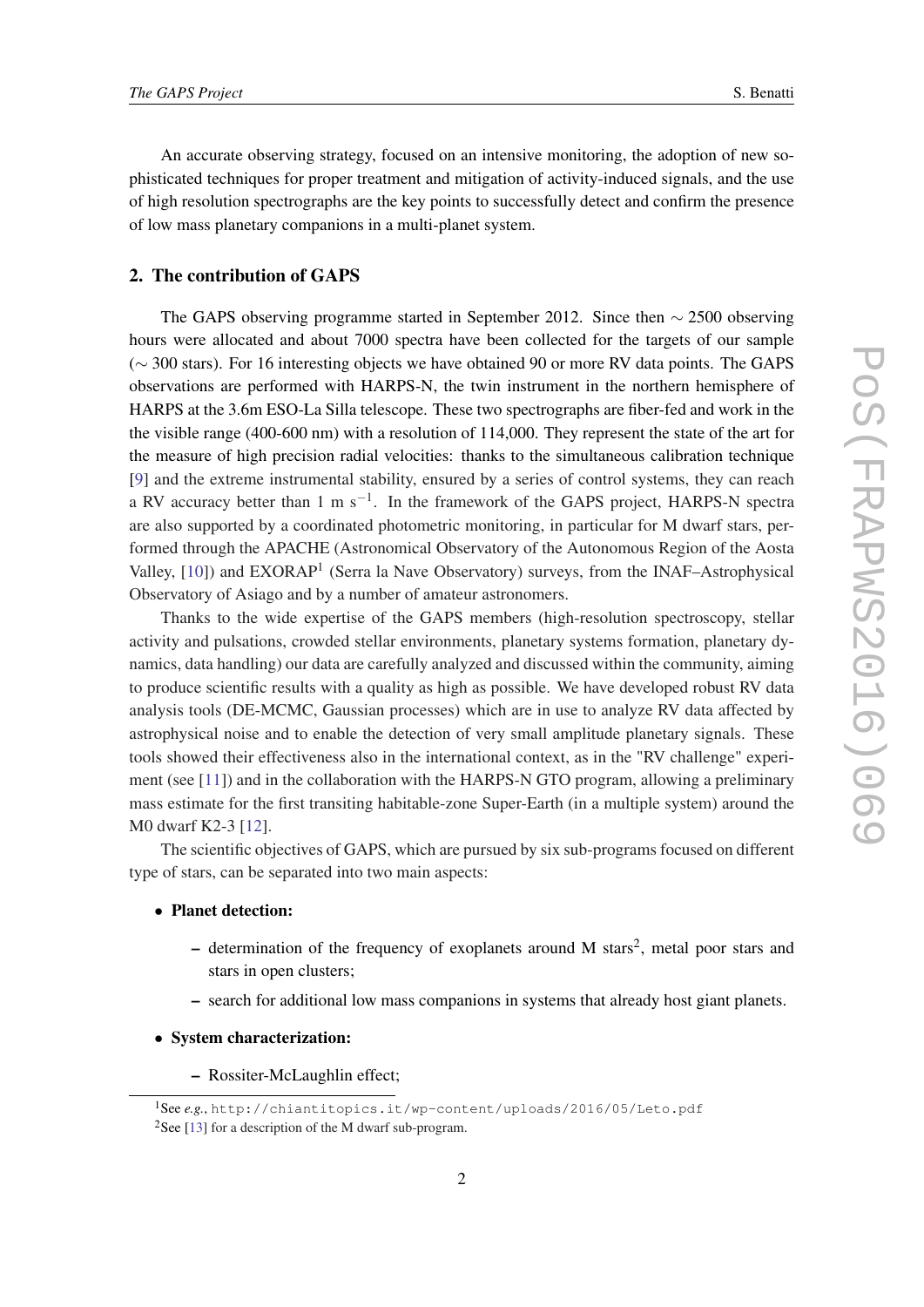- Asteroseismology;
- star-planet interaction;
- orbital refinement of already known planetary systems.

In the following Sections we summarize the first results of the GAPS survey.

## 3. GAPS Results

## 3.1 Planet detections

### • XO-2 S b and c

In 2007 [\[14](#page-8-0)] claimed the presence of a transiting Hot Jupiter around the northern component of the XO-2 binary system, composed by two K0 stars with similar characteristics (∆*R* ∼ 0.04 mag, both super-metal-rich in composition). We performed an intensive monitoring of the southern component with HARPS-N and found evidence of a planetary system composed by a Saturn-mass planet with orbital period of  $18.16 \pm 0.03$  days and a Jupiter-like planet with  $P_{orb} = 120.80 \pm 0.34$  days, as presented by [\[1\]](#page-7-0). This is the first confirmed case of a binary system in which both the components host planets. Moreover, a linear long-term trend is present in the RV residuals of XO-2 S, revealing the possible presence of an additional companion in wide orbit. This system is an interesting laboratory for planet formation and evolution, since the two stellar companions show very similar characteristics but they host two different planetary systems (see Fig. [1\)](#page-4-0). In order to investigate and explain such a config-uration, a dedicated study ([\[15](#page-8-0)]), including the analysis of the Rossiter-McLaughlin<sup>3</sup> (RML) effect of XO-2 N b, showed that XO-2 N has a larger level of stellar activity with respect to the companion, perhaps due to the presence of the Hot Jupiter, while [\[16\]](#page-8-0) has shown a significant difference of the chemical abundance between the stars probably correlated with the condensation temperature. A further analysis of this system is ongoing.

## • Kelt-6 c

A moderately eccentric giant planet (Msin  $i = 3.7$  M<sub>Jup</sub>) with an orbital period of 1276  $\pm$ 74 days has been detected with GAPS observations, as reported by [[17\]](#page-8-0), as an additional companion to the Hot Jupiter, discovered by [\[18\]](#page-8-0), around the F star Kelt-6 (see Figure [2](#page-5-0), left panel). In [\[17](#page-8-0)], besides the refinement of the orbital solution, the analysis of the RML effect for the inner transiting planet is also presented, Kelt-6 b, showing a slight misalignment of the orbit, with a projected spin-orbit angle,  $\lambda$ , of  $-36 \pm 11$  degrees.

## • Pr 0211 c

The search for planetary companions around stars in crowded environment is another objective of the GAPS project. [[2](#page-8-0)] report the RV monitoring with HARPS-N in addition to TRES data available in literature, which allowed to detect a massive planet characterized by high eccentricity ( $e > 0.60$ ) and long period ( $P_{orb} > 3500$  days) around the target Pr 0211 in the M44 open cluster, already known to host a Hot Jupiter ([\[19](#page-8-0)]), see Figure [2](#page-5-0) (right panel). In this case a deep analysis of the stellar activity has been performed through a dedicated code

<sup>&</sup>lt;sup>3</sup> see Section [3.2.](#page-4-0)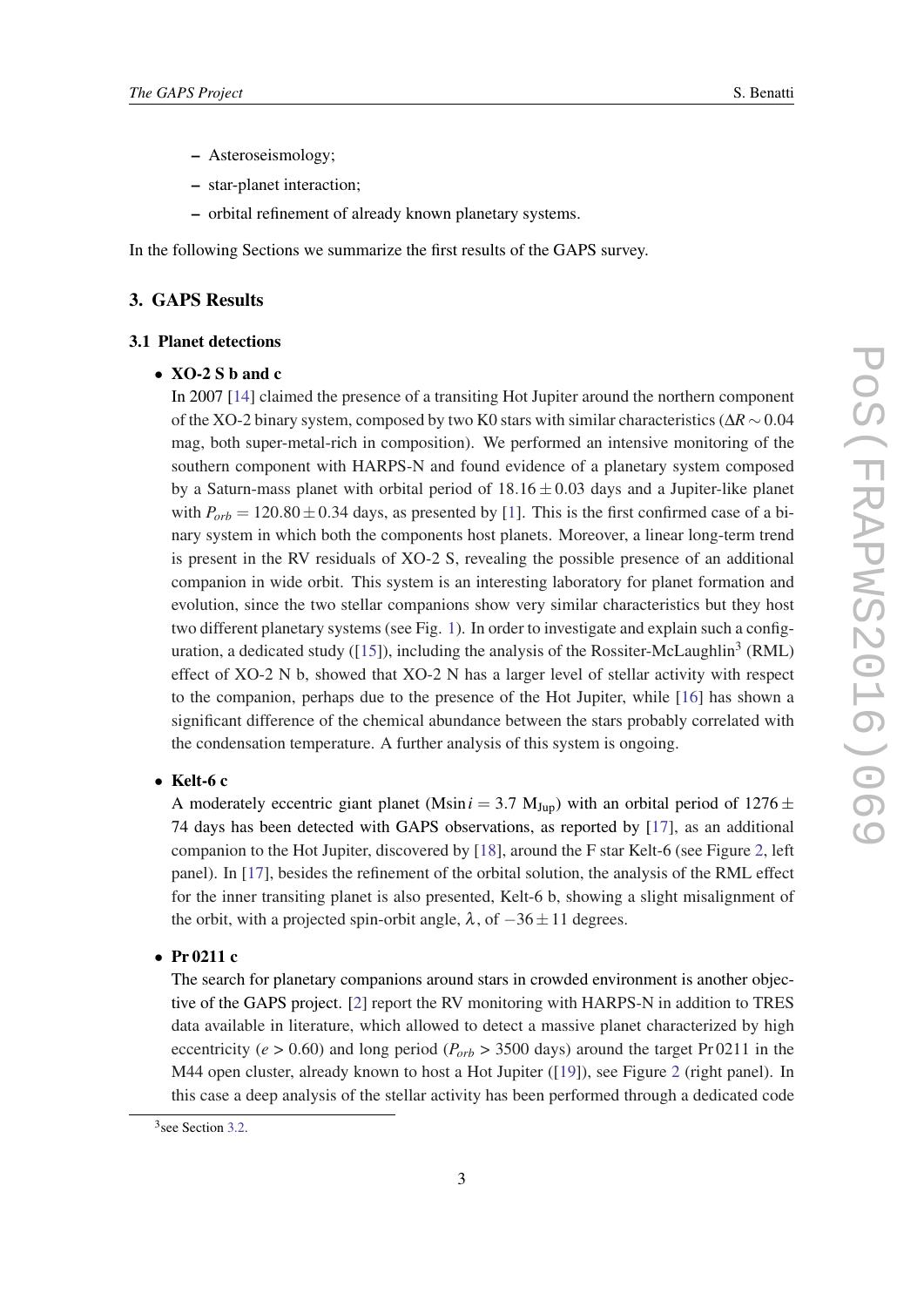<span id="page-4-0"></span>

Figure 1: Comparison between the planetary systems orbiting the XO-2 binary stars and the architecture of the inner Solar System. Left panel shows the system of XO-2N, while XO-2S is represented in the right one. The orbits of the XO-2 planets are traced by red ellipses; the orbits of Mercury, Venus and the Earth are indicated with black, blue and green dotted lines respectively. The cross symbol indicates the star location. From [\[15](#page-8-0)]

aiming to exclude a stellar cause for the additional RV signal. This is the first multi-planet system discovered around an open cluster star. Moreover, a significant improvement of the value of the orbital eccentricity ( $e = 0.02 \pm 0.01$ ) has been determined for the inner planet.

• GJ 3998 b and c

Within GAPS a parallel and fruitful collaboration has started between the M dwarfs subprogram and some scientists of the ICE (Institut de Ciències de l'Espai/CSIC-IEEC) and the IAC (Instituto de Astrofísica de Canarias), called HADES (HArps-n red Dwarf Exoplanet Survey), since they have similar objectives in the study of this type of stars. In the framework of this collaboration [\[3\]](#page-8-0) presented the detection of a planetary system composed by two Super-Earths around the early M dwarf star GJ 3998. As for Pr 0211 the stellar activity signal can be confused with the RV modulation induced by the presence of low-mass planets, so the analysis was carried on in order to properly treat this phenomenon. As a result, signatures of both the stellar and the differential rotation were identified in the periodogram of the RV, in addition to the ones of the two planets (Figure [3\)](#page-5-0). The inner planet shows an orbital period of 2.6498  $\pm$  0.0008 days and a minimum mass of 2.47  $\pm$  0.27 M<sub>⊕</sub>, while the outer shows a  $13.74 \pm 0.02$  days period and a minimum mass of  $6.26 \pm 0.77$  M<sub>⊕</sub>.

#### 3.2 System characterization

#### • Rossiter-McLaughlin effect

The Rossiter-McLaughlin (RML) effect occurs when a planet transits in front of the disk of its host star, producing an anomaly in the radial velocities. Due to the temporary blocking of a fraction of the blue-shifted region or a fraction of the red-shifted region of the star, the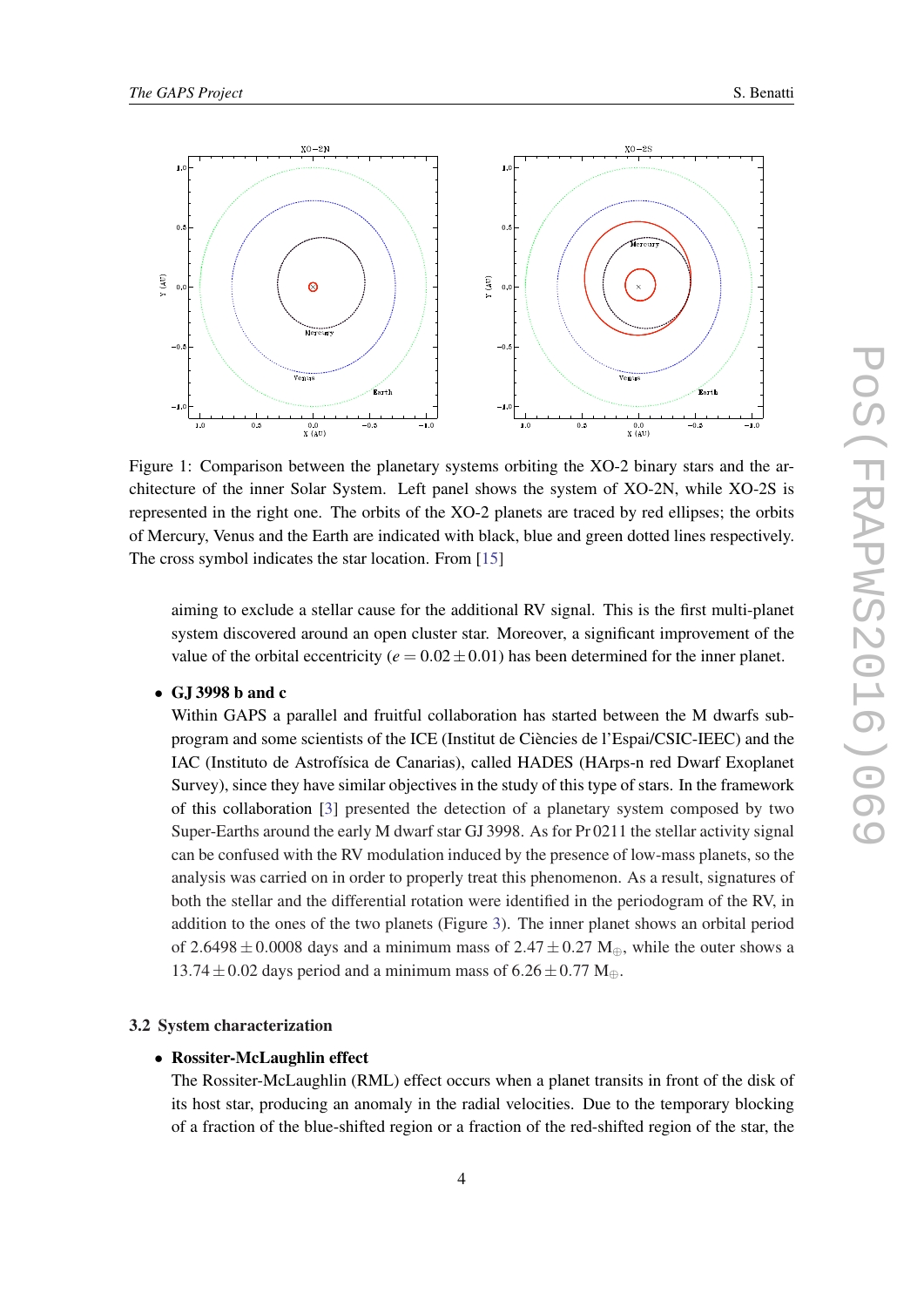<span id="page-5-0"></span>

Figure 2: *Left panel*: Radial velocity time series of KELT-6 (obtained from HARPS-N, TRES@FLWO-1.5m telescope and HIRES@Keck), over-plotted to the best two-planet Keplerian model (orange line), are shown in the upper panel, while the residuals are in the lower one. From [[17\]](#page-8-0). *Right panel*: Orbital solution and RV residuals for Pr 0211 b (upper panel) & c (lower panel). Red and blue dots represent HARPS-N and TRES data, respectively. The gray shaded areas represent the  $3\sigma$  confidence regions. From [[2](#page-8-0)]



Figure 3: GLS periodograms of the radial velocities of GJ 3998: the periodicities of the two planets are marked with a blue (13.74 days) and a cyan dot (2.65 days), the stellar (30.7 days) and the differential rotation (42.5 days) are indicated by red and magenta dots, respectively. The dashed lines indicate 0.1%, 1% and 10% level of false alarm probability. From [[3](#page-8-0)]

resulting spectrum appears to be slightly red-shifted and blue-shifted respectively. This effect is useful to characterize the orbit of the planet companion, allowing to measure the sky projected angle  $\lambda$  between the star spin axis and the planet orbital axis. With a dedicated program of GAPS we observed the RML effect for several systems, showing *e.g.* the retrograde orbit of HAT-P-18 b [\[20](#page-8-0)] and the good degree of alignment for Qatar-1 b [\[21](#page-8-0)] and for HAT-P-36 and WASP-11/HAT-P-10 [[22\]](#page-9-0) (see Figure [4,](#page-6-0) left panel). The very last result of the RML sub-program reports the orbital obliquity of the three very massive close-in giant planets around WASP-43, HAT-P-20 and Qatar-2 [\[23](#page-9-0)].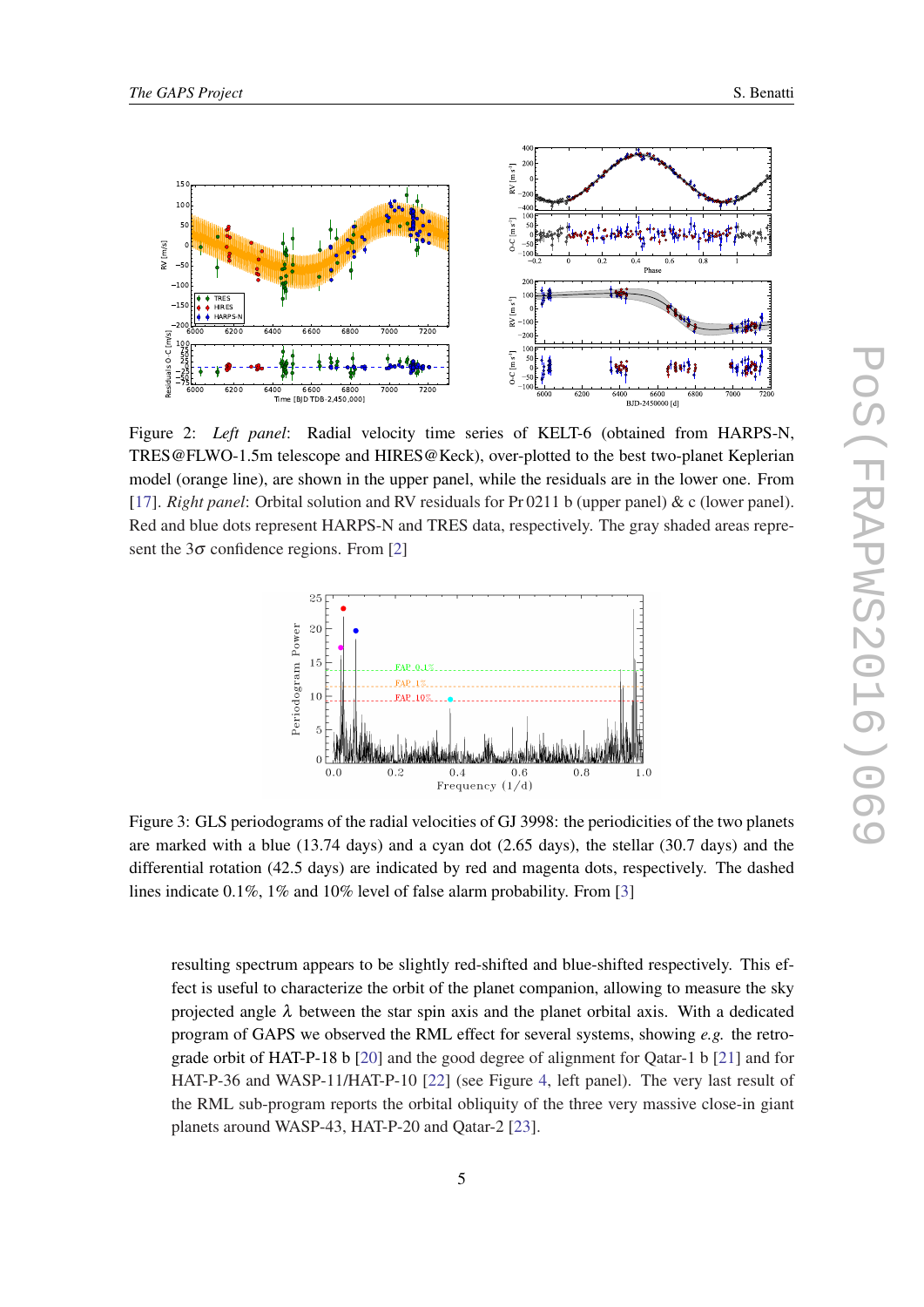#### <span id="page-6-0"></span>• Asteroseismology and star-planet interaction

The synergy between Asteroseismology and the exoplanets search is acknowledged and powerful, since the planet parameters are strictly correlated with the stellar ones, available today with higher accuracy thanks to the seismic analysis of stellar oscillations. A pilot study was performed within GAPS, aiming to search for stellar oscillations in  $\tau$  Boo. In [[24\]](#page-9-0) the frequency of the maximum power  $v_{\text{max}}$  and the large separation  $\Delta v$ , two quantities which are directly connected with the mean properties of the star (see  $\text{Di}$  Mauro for a review), are measured. This result encourages the application of the asteroseismic approach to stars hosting exoplanets, in order to constrain their ages and masses. Finally, a full analysis of the activity indicators have been performed in order to detect the possible star-planet interaction, which still remain ambiguous for  $\tau$  Boo.

In [\[26](#page-9-0)] a clear indication of star-planet interaction between the G-star HD 17156 and the hosted Hot Jupiter has been found, thanks to a coordinated HARPS-N and XMM observations. A significant X-ray detection and a strong increasing of the Ca II H&K chromospheric index occurred near the periastron visit of this planet, characterized by a high eccentricity.

#### • The curious case of TrES-4 b

Within GAPS we performed a RV monitoring to refine the orbital solution of the transiting Hot Jupiter TrES-4 b ([\[27](#page-9-0)]), with a further support of photometric data. [[28\]](#page-9-0) determined a value of the RV semiamplitude compatible with a planetary mass significantly lower than previously reported (0.49  $\pm$  0.04 M<sub>Jup</sub>), making TrES-4 b the transiting Hot Jupiter with the second-lowest density known (see Figure 4, right panel). This result opens several questions about the formation of such highly inflated bodies.



Figure 4: *Left panel*: Phase-folded RV data of the Rossiter-McLaughlin effect of WASP-11 b observed with HARPS-N over-plotted to the best-fitting model. The corresponding residuals are plotted in the lower panel. From [[22\]](#page-9-0). *Right panel*: Phase-folded RV measurements of TrES-4 obtained with HARPS-N (blue circles) and the best-fit Keplerian orbit model (black solid line). The comparison with previous studies clearly shows a discrepancy of the RV semiamplitude ( $[27]$  $[27]$ , green diamonds and [\[29](#page-9-0)], red squares). The lower panel shows the residuals from the best-fit model to the HARPS-N radial velocities. From [\[28](#page-9-0)]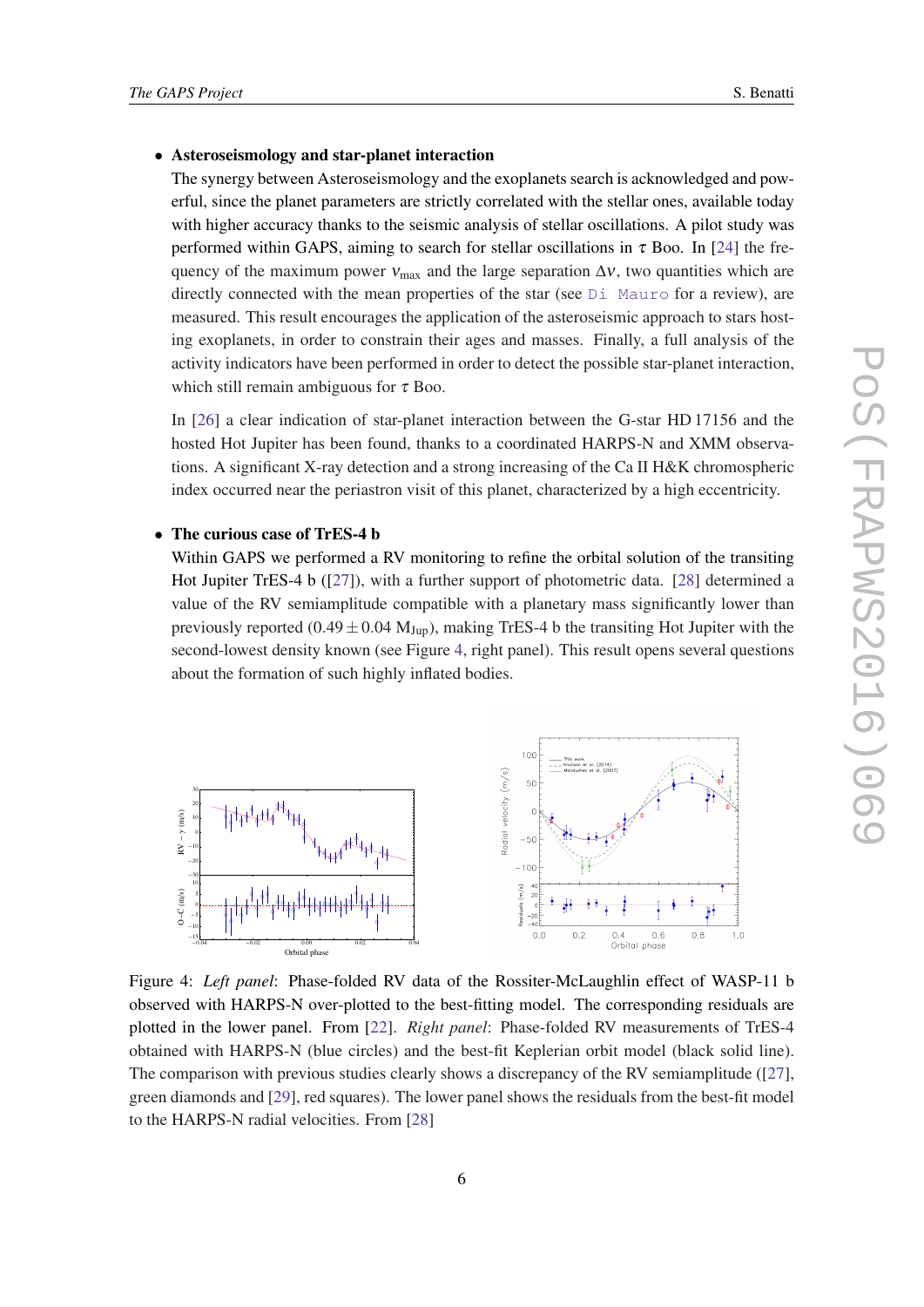<span id="page-7-0"></span>HARPS-N spectra also allowed to confirm or rule-out previous planet detections, as in the case of the metal poor star HIP 11952. In [\[30](#page-9-0)] we show that our radial velocities scatter is incompatible with the presence of the two giant planets claimed by [[31\]](#page-9-0), whose data were affected by the lower sensibility of the instrumentation. This result dismissed planets around a very metal poor star, generally excluded by the planet formation theory.

## • Stellar parameters and activity for M stars

The HARPS-N spectra used to obtain high precision radial velocities were also exploited in a parallel study by [[32\]](#page-9-0) to obtain temperature-sensitive ratios of spectral features from a large sample of M0-M4.5 dwarf stars. They provide empirical calibrations for masses, radii, and gravities as a function of effective temperature and metallicity. Particular attention is also paid on the characteristics of the stellar activity of M dwarfs: [[33\]](#page-9-0) presented a study on the relationship between activity-rotation and stellar parameters and the flux-flux relationship of different chromospheric lines, while [\[34](#page-9-0)] investigated the chromospheric emission of Ca II H&K and H $\alpha$  for low-activity early-M dwarfs, with the contribution of the HADES collaborators.

## 3.3 Further works

Other studies involved in particular the system characterization, *e.g.*, the Bayesian homogeneous determination of orbital and physical parameters for a large sample of giant transiting planets ([[35\]](#page-9-0)), and the full analysis of the HD 108874 planetary system, reported in [\[36](#page-9-0)]. New planet detections will be soon presented in dedicated papers, while the identified planet candidates still require data for a robust confirmation.

## 4. Conclusions and future perspectives

GAPS has coagulated a large number of Italian scientists involved in the exoplanets field, resulting in a strong and coordinated collaboration. Several interesting results were published up to now and even more papers are in preparation or close to the submission. A number of planet candidates has been identified but in some cases we need more data for their confirmation, so we plan further observations. After four years of HARPS-N observations and analysis we have developed an optimized observing strategy and new analysis tools, in particular for those objects which require many data and specific treatment of the RV time series. Anyway, new perspectives are foreseen for GAPS, since GIARPS is expected to be available at TNG with high impact on the exoplanetary research. In fact GIARPS will combine HARPS-N and GIANO, the high resolution spectrograph of TNG in the near infrared (see [\[37](#page-9-0)]), providing simultaneous observations in the visible and in the near infrared bands, see [Claudi](http://pos.sissa.it/cgi-bin/reader/contribution.cgi?id=Claudi) (this proceeding) for details. The extension of the wavelength range will open to the GAPS community new scenarios and objectives in the study of the extrasolar planets.

## **References**

[1] S. Desidera et al. 2014 *The GAPS programme with HARPS-N at TNG. IV. A planetary system around XO-2S*, A&A, 567, L6.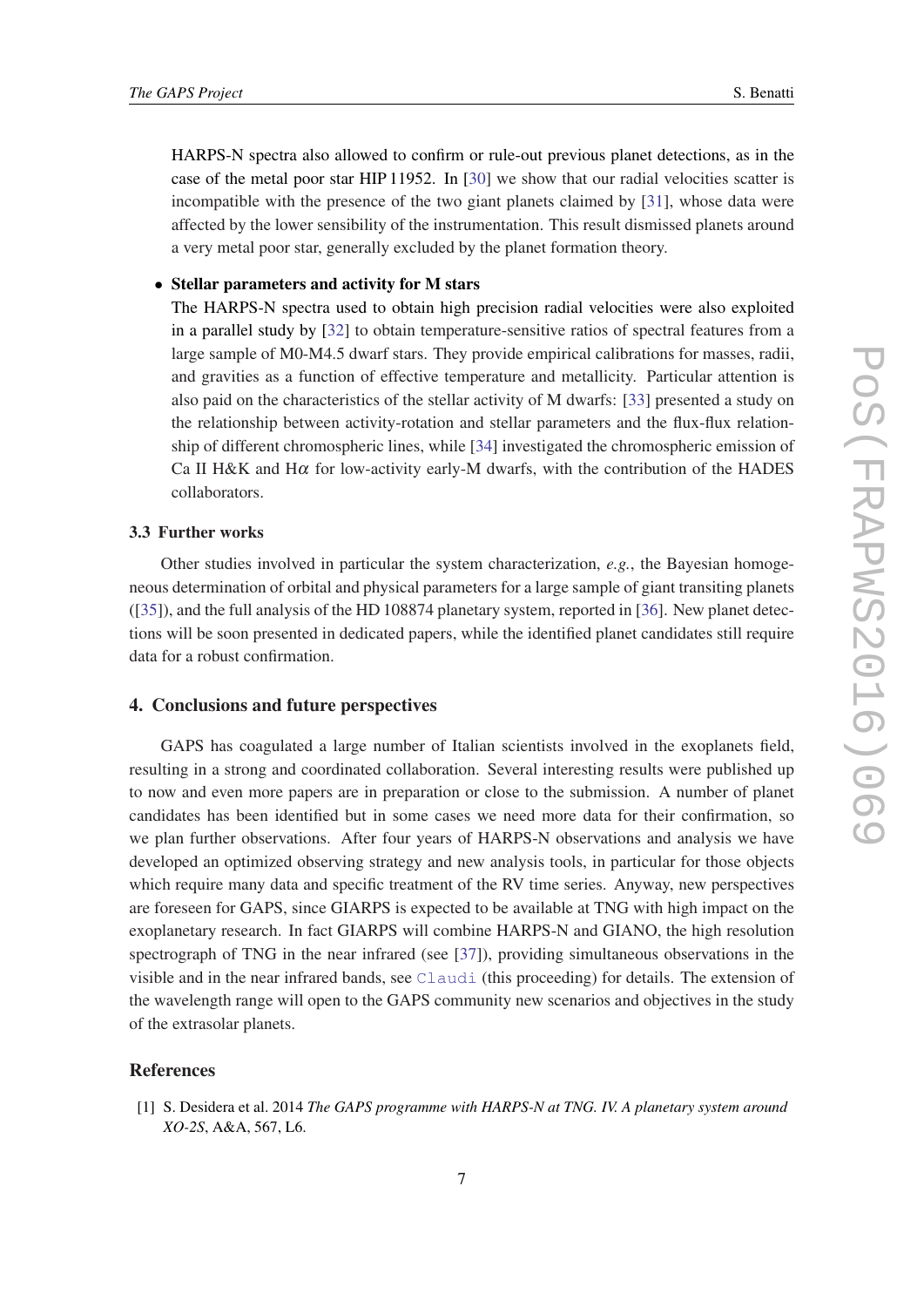- <span id="page-8-0"></span>[2] L. Malavolta et al. 2016 *The GAPS programme with HARPS-N at TNG. XI. Pr 0211 in M 44: the first multi-planet system in an open cluster*, A&A, 588, A118.
- [3] L. Affer et al. 2016 *The HADES RV Programme with HARPS-N@TNG GJ 3998: An early M-dwarf hosting a system of Super-Earths*, A&A, 593A, 117.
- [4] R. Cosentino et al. 2012, *Harps-N: the new planet hunter at TNG*, SPIE Conf. Ser., Vol. 8446, 1.
- [5] A. Howard et al. 2012 *Planet Occurrence within 0.25 AU of Solar-type Stars from Kepler*, ApJS, 201, 15.
- [6] D. Fabrycky et al. 2014 *Architecture of Kepler's Multi-transiting Systems. II. New Investigations with Twice as Many Candidates*, ApJ, 790, 146.
- [7] N. Batalha 2014 *Exploring exoplanet populations with NASA's Kepler Mission*, PNAS, Vol. 111, Nr. 35, 12647.
- [8] A. Howard 2013 *Observed Properties of Extrasolar Planets*, Sci, 340, 572.
- [9] C. Lovis & D. Fischer 2010 *Radial Velocity Techniques for Exoplanets* pp. 27âA §53, Ed. Seager, S. University of Arizona Press Tucson, AZ.
- [10] Sozzetti, A., et al. 2013 *The APACHE Project*, Hot Planets and Cool Stars, ed. R. Saglia, EPJ Web of Conferences 47, id. 03006.
- [11] X. Dumusque 2017 *Radial Velocity Fitting Challenge. I. Simulating the data set including realistic stellar radial-velocity signals*, A&A, 598, 133.
- [12] I. Crossfield et al. 2015 *A Nearby M Star with Three Transiting Super-Earths Discovered by K2*, ApJ, 804, 10.
- [13] M. Perger et al. 2017 *The HADES RV Programme with HARPS-N@TNG. II. Data treatment and simulations*, A&A, 598A, 26.
- [14] C. Burke et al. 2007 *XO-2b: Transiting Hot Jupiter in a Metal-rich Common Proper Motion Binary*, ApJ, 671, 2115.
- [15] M. Damasso et al. 2015a *The GAPS programme with HARPS-N at TNG. V. A comprehensive analysis of the XO-2 stellar and planetary systems* A&A, 575, A111.
- [16] K. Biazzo et al. 2015 *The GAPS programme with HARPS-N at TNG. X. Differential abundances in the XO-2 planet-hosting binary*, A&A, 583, A135.
- [17] M. Damasso et al. 2015b *The GAPS programme with HARPS-N at TNG. IX. The multi-planet system KELT-6: Detection of the planet KELT-6 c and measurement of the Rossiter-McLaughlin effect for KELT-6 b* , A&A, 581, L6.
- [18] K. Collins et al. 2014 *KELT-6b: A P 7.9 Day Hot Saturn Transiting a Metal-poor Star with a Long-period Companion*, AJ, 147, 39.
- [19] S. Quinn et al. 2012 *Two "b"s in the Beehive: The Discovery of the First Hot Jupiters in an Open Cluster*, ApJ, 756, L33.
- [20] M. Esposito et al. 2014 *The GAPS Programme with HARPS-N at TNG. III: The retrograde orbit of HAT-P-18b*, A&A, 564, L13.
- [21] E. Covino et al. 2013 *The GAPS programme with HARPS-N at TNG. I. Observations of the Rossiter-McLaughlin effect and characterisation of the transiting system Qatar-1*, A&A, 554, A28.